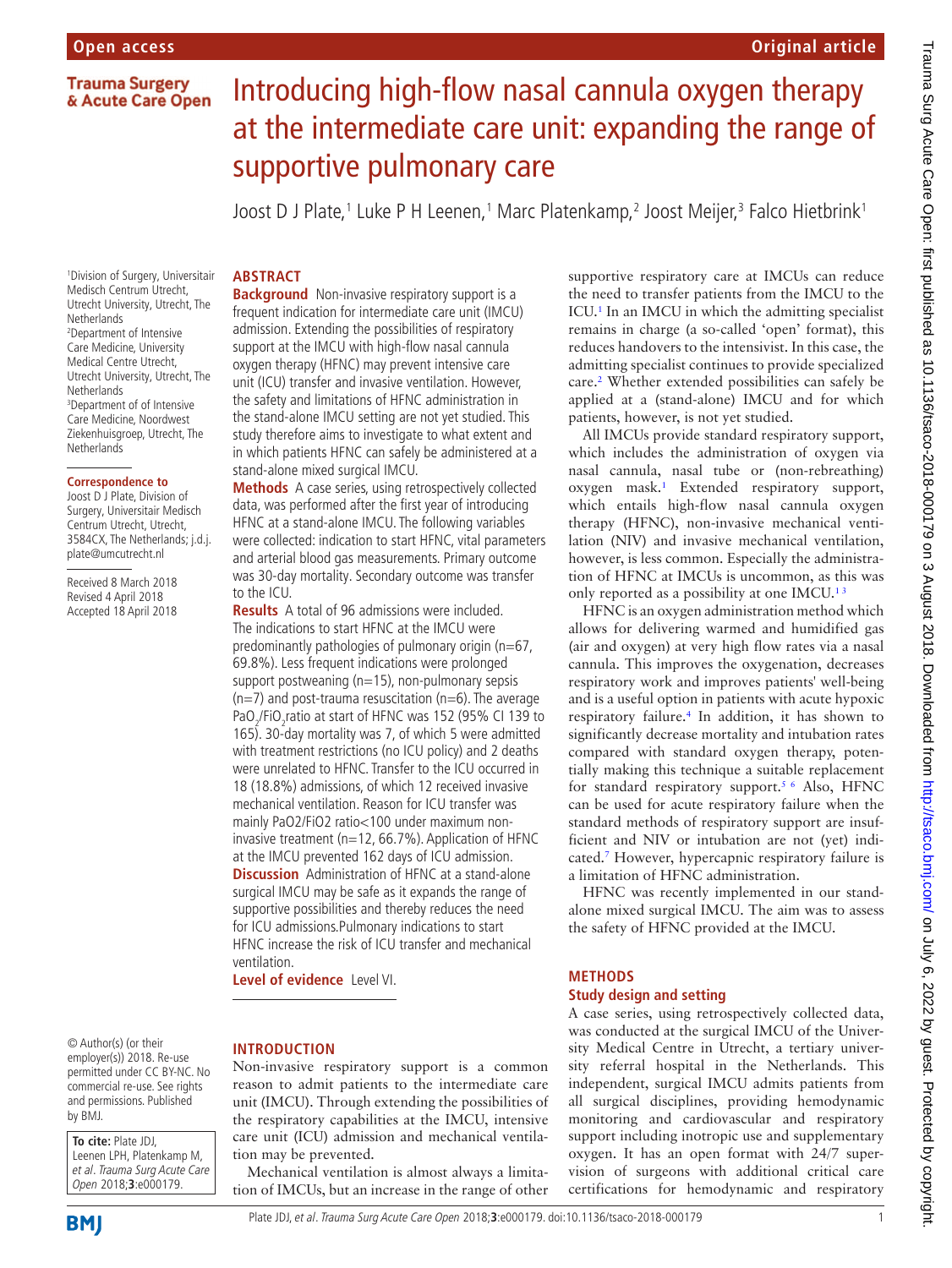support. Its limitations are non-invasive and invasive mechanical ventilation, continuous renal replacement therapy and—until recently—HFNC. A general mixed-specialty closed format ICU run by intensivists is available for consultation and take over if necessary. In case of maximum HFNC support, intubation at the IMCU is required before patient transfer since transport with HFNC is logistically not possible in our setting.

In July 2016, HFNC was implemented at the IMCU to provide the possibility for extended respiratory support in patients with non-hypercapnic hypoxemic respiratory failure. The medical criterion to start HFNC was inadequate oxygenation under supportive respiratory care with an oxygen mask at 40%–100%oxygen, 10–15 L/min. To wean from HFNC, the protocol was to first lower the  $FiO_2$  and then the oxygen flow. Subsequently, at HFNC settings of 30%  $FiO_2$  with 30 L/min, a switch to the (non-rebreathing) oxygen mask was considered. These settings were lowered after assessment of the arterial blood gas and pulse oximetry measurements at the discretion of the physician (in collaboration with the nurses). A respiratory therapist was not involved in this weaning process.

After training of the nurses and doctors with the equipment, the first patient received HFNC at 15 July 2016. From that date until 16 August 2017, all patients which received HFNC during IMCU admission were included in this study.

According to the Institutional Review Board, the study was not subject to the Medical Research Involving Human Subjects Act and therefore the necessity of informed consent was waived.

#### **Study variables: baseline**

The following baseline variables were collected: age, sex, admission location, underlying diagnosis of hospital admission, the admission duration at the IMCU, cardiovascular and pulmonary comorbidities, the Sequential Organ Failure Assessment (SOFA) score<sup>[8](#page-5-5)</sup> and the American Society of Anesthesiologists (ASA) clas-sification.<sup>[9](#page-5-6)</sup> If an item of the SOFA score was not measured within 3 days before admission at the IMCU, this item was considered normal. This approach assumes that there was—apparently no clinical reason to measure this and thus abnormalities are unlikely.

#### **Study variables: indication HFNC and vital signs**

To explore the indication of HFNC and the actual patient condition at the start of HFNC, the following variables were collected: indication to start (categorized in four categories: pathologies of pulmonary origin, postweaning of mechanical ventilation (ICU or postanesthesia care unit), sepsis (due to non-pulmonary causes) and post-trauma resuscitation), vital parameters (heart rate, mean arterial pressure, respiratory rate, saturation), laboratory investigations (CRP and leukocyte count) and an arterial blood gas within 6hours of start of the HFNC, including a calculation of the P/F ratio (PaO<sub>2</sub> of oxygen (PaO<sub>2</sub>)/fraction of inspired oxygen (FiO<sub>2</sub>) ratio).

The administered  $FiO_2$  of patients that received oxygen via nasal cannula or tube before receiving HFNC, was calculated according to previous measurements concerning intratracheal FiO<sub>2</sub> for 2 and 4 L of oxygen per minute.<sup>10</sup> The FiO<sub>2</sub> values for 3, 5 and 6 L of oxygen administration per minute were, respectively, intrapolated and extrapolated using their provided formula. This has led to an approximated FiO<sub>2</sub> of 29.6% in 2L/ min, 32.75% for 3L/min, 35.9% for 4L/min, 39.7% for 5L/min and 43.5% for 6L/min. These values were based on a respiratory rate of 15 per minute, in healthy subjects. However, it is known that the  $FiO_2$  alveolar value drops in ill patients. In addition, low flow oxygen by cannula depends on breathing pattern.<sup>11</sup> To determine the P/F ratio at the time of ICU transfer (if applicable), the set  $FiO_2$  at the HFNC was used.

#### **Study variables: utilization of HFNC**

The utilization of HFNC was analyzed using the following variables: flow (in L/min) and  $FiO_2$  (in percentage) at start, duration of the HFNC at the IMCU, maximal flow (in L/min) and maximal  $FiO_2$  (in percentage) during HFNC support. Whether the ICU was consulted at the start or during HFNC administration was also reported.

#### **Study outcome: mortality and ICU transfer**

To assess the safety of HFNC at the IMCU, the 30-day mortality after the start of HFNC was used as the primary outcome and transfer to the ICU rate as secondary outcome. In our hospital, HFNC was also occasionally used as maximal conservative treatment in the (elderly) patient without chances of recovery and non-ICU transfer policy. The overall 30-day mortality was subdivided into deaths with and without restrictions to maximal treatment.

The secondary outcome parameter, ICU transfer rate, was complemented with both the arterial blood gas at transfer and the reason for ICU transfer (intubation, NIV or other reasons). Transfers from the IMCU via the operating room to the ICU were not seen as a negative (or undesired) outcome, since these patients had an underlying problem which needed surgical therapy and thus were not transferred to the ICU for increased respiratory support. Hence, HFNC administration at the IMCU was classified as successful as the patient was subsequently transferred to the hospital ward or operating room and unsuccessful if a patient was transferred to the ICU.

#### **Statistical analyses**

Continuous variables were described with the mean and the 95% bias-corrected and accelerated CIs, to also describe the skewness of the data. To analyze the associations between variables, the following univariable analyses were performed: Kruskal-Wallis tests (continuous outcomes) and the Fisher's exact test (categorical variables). In comparing the successful versus unsuccessful administrations of HFNC, deaths at the IMCU were excluded since these patients were admitted for another reason (maximum supportive care) and hence, appropriateness of HFNC admissions could not be determined. A multivariable logistic regression analysis to identify predictors for ICU transfer was not performed due to too few events.

Throughout the analyses, a level of significance of 0.05 was used. All statistical analyses were performed using R software for statistical computing  $V.3.3.2$ ,<sup>12</sup> with the additional package 'bootstrap'.[13](#page-5-10)

#### **Results**

An overview of the baseline characteristics of admissions at the IMCU during the study period is provided in [table](#page-2-0) 1. A total of 96 admissions were included.

#### **Indications to start HFNC**

The indications for HFNC were predominantly due to pulmonary pathologies (n=68, 70.8%) ([table](#page-2-1) 2). Postweaning (n=15), non-pulmonary sepsis  $(n=7)$  and post-trauma resuscitation (n=6) were less frequent indications to start HFNC at the IMCU. Of the patients with atelectasis, four also had pleural effusions due to side effects from fasciitis, pancreatitis or vascular disease.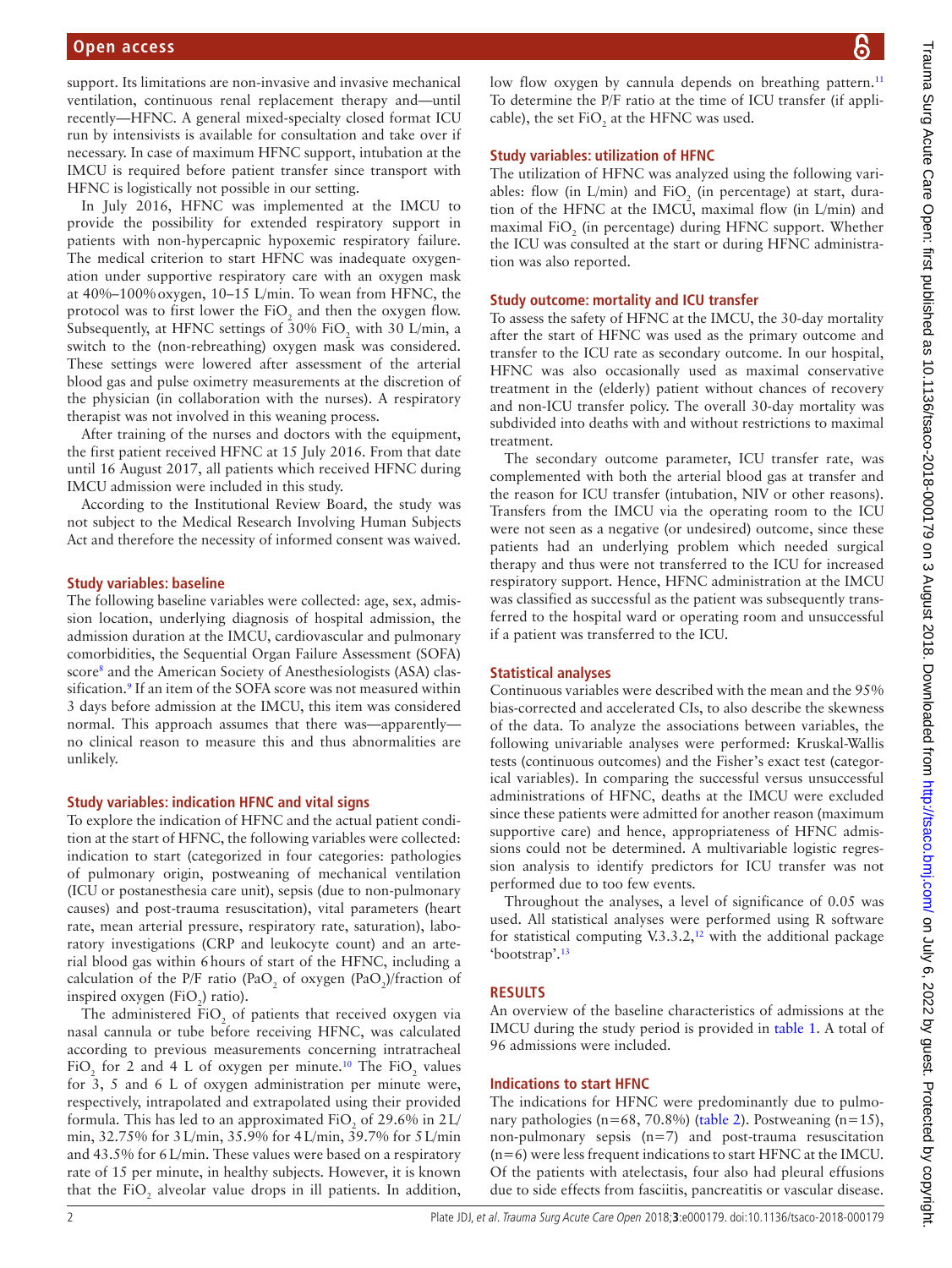<span id="page-2-0"></span>

| <b>Table 1</b> Baseline characteristics of admissions for high-flow nasal |
|---------------------------------------------------------------------------|
| cannula oxygen therapy                                                    |

| 70 (72.92%)<br>Sex, male (%)<br>Age, mean (95% CI)<br>61.9 (CI 58.3 to 65.4)<br>Admission location, n (%)<br>16 (16.7%)<br>Emergency room<br>Intensive care unit<br>27 (28.1%)<br>Other hospital<br>$4(4.2\%)$<br>10 (10.4%)<br>Recovery unit<br>Hospital ward<br>39 (40.6%)<br>Underlying diagnoses, n (%)<br><b>Trauma</b><br>36 (37.5%)<br>Postoperative abdominal surgery<br>26 (27.1%)<br>15 (15.6%)<br>Esophagogastric bypass surgery<br>Extra-abdominal surgery<br>$8(8.3\%)$<br>Severe necrotizing tissue disease<br>$3(3.11\%)$<br><b>Exchange bed</b><br>$2(2.1\%)$<br>Other<br>6(6.3%)<br>Admission duration in hours, mean (BCA 95% CI)<br>98.8 (78.9 to 118.7)<br>Comorbidity, n (%)<br>Cardiovascular<br>50 (52.1%)<br>Pulmonary (COPD/asthma)<br>$8(8.3\%)$<br>Pulmonary (other)<br>4(4.2%)<br>SOFA score, mean (BCA 95% CI)<br>3.7 (3.3 to 4.1)<br>ASA classification, n (%)<br>I<br>27 (28.1%)<br>$\mathbf{II}$<br>30 (31.3%)<br>37 (38.5%)<br>Ш<br>$2(2.1\%)$<br>IV | Total, n=96 (%) |
|---------------------------------------------------------------------------------------------------------------------------------------------------------------------------------------------------------------------------------------------------------------------------------------------------------------------------------------------------------------------------------------------------------------------------------------------------------------------------------------------------------------------------------------------------------------------------------------------------------------------------------------------------------------------------------------------------------------------------------------------------------------------------------------------------------------------------------------------------------------------------------------------------------------------------------------------------------------------------------------|-----------------|
|                                                                                                                                                                                                                                                                                                                                                                                                                                                                                                                                                                                                                                                                                                                                                                                                                                                                                                                                                                                       |                 |
|                                                                                                                                                                                                                                                                                                                                                                                                                                                                                                                                                                                                                                                                                                                                                                                                                                                                                                                                                                                       |                 |
|                                                                                                                                                                                                                                                                                                                                                                                                                                                                                                                                                                                                                                                                                                                                                                                                                                                                                                                                                                                       |                 |
|                                                                                                                                                                                                                                                                                                                                                                                                                                                                                                                                                                                                                                                                                                                                                                                                                                                                                                                                                                                       |                 |
|                                                                                                                                                                                                                                                                                                                                                                                                                                                                                                                                                                                                                                                                                                                                                                                                                                                                                                                                                                                       |                 |
|                                                                                                                                                                                                                                                                                                                                                                                                                                                                                                                                                                                                                                                                                                                                                                                                                                                                                                                                                                                       |                 |
|                                                                                                                                                                                                                                                                                                                                                                                                                                                                                                                                                                                                                                                                                                                                                                                                                                                                                                                                                                                       |                 |
|                                                                                                                                                                                                                                                                                                                                                                                                                                                                                                                                                                                                                                                                                                                                                                                                                                                                                                                                                                                       |                 |
|                                                                                                                                                                                                                                                                                                                                                                                                                                                                                                                                                                                                                                                                                                                                                                                                                                                                                                                                                                                       |                 |
|                                                                                                                                                                                                                                                                                                                                                                                                                                                                                                                                                                                                                                                                                                                                                                                                                                                                                                                                                                                       |                 |
|                                                                                                                                                                                                                                                                                                                                                                                                                                                                                                                                                                                                                                                                                                                                                                                                                                                                                                                                                                                       |                 |
|                                                                                                                                                                                                                                                                                                                                                                                                                                                                                                                                                                                                                                                                                                                                                                                                                                                                                                                                                                                       |                 |
|                                                                                                                                                                                                                                                                                                                                                                                                                                                                                                                                                                                                                                                                                                                                                                                                                                                                                                                                                                                       |                 |
|                                                                                                                                                                                                                                                                                                                                                                                                                                                                                                                                                                                                                                                                                                                                                                                                                                                                                                                                                                                       |                 |
|                                                                                                                                                                                                                                                                                                                                                                                                                                                                                                                                                                                                                                                                                                                                                                                                                                                                                                                                                                                       |                 |
|                                                                                                                                                                                                                                                                                                                                                                                                                                                                                                                                                                                                                                                                                                                                                                                                                                                                                                                                                                                       |                 |
|                                                                                                                                                                                                                                                                                                                                                                                                                                                                                                                                                                                                                                                                                                                                                                                                                                                                                                                                                                                       |                 |
|                                                                                                                                                                                                                                                                                                                                                                                                                                                                                                                                                                                                                                                                                                                                                                                                                                                                                                                                                                                       |                 |
|                                                                                                                                                                                                                                                                                                                                                                                                                                                                                                                                                                                                                                                                                                                                                                                                                                                                                                                                                                                       |                 |
|                                                                                                                                                                                                                                                                                                                                                                                                                                                                                                                                                                                                                                                                                                                                                                                                                                                                                                                                                                                       |                 |
|                                                                                                                                                                                                                                                                                                                                                                                                                                                                                                                                                                                                                                                                                                                                                                                                                                                                                                                                                                                       |                 |
|                                                                                                                                                                                                                                                                                                                                                                                                                                                                                                                                                                                                                                                                                                                                                                                                                                                                                                                                                                                       |                 |
|                                                                                                                                                                                                                                                                                                                                                                                                                                                                                                                                                                                                                                                                                                                                                                                                                                                                                                                                                                                       |                 |
|                                                                                                                                                                                                                                                                                                                                                                                                                                                                                                                                                                                                                                                                                                                                                                                                                                                                                                                                                                                       |                 |
|                                                                                                                                                                                                                                                                                                                                                                                                                                                                                                                                                                                                                                                                                                                                                                                                                                                                                                                                                                                       |                 |
|                                                                                                                                                                                                                                                                                                                                                                                                                                                                                                                                                                                                                                                                                                                                                                                                                                                                                                                                                                                       |                 |
|                                                                                                                                                                                                                                                                                                                                                                                                                                                                                                                                                                                                                                                                                                                                                                                                                                                                                                                                                                                       |                 |

This table shows the baseline characteristics of all admissions at the intermediate care unit, which received high-flow nasal cannula oxygen therapy from 15 July 2016 to 16 August 2017.

ASA, American Society of Anesthesiologists; BCA, bootstrapped confidence interval, COPD, chronic obstructive pulmonary disease; SOFA, Sequential Organ Failure Assessment.

The pleural effusion in the fasciitis and abdominal aortic aneurism patients were presumed reactive and therefore drained, after which the respiratory status improved and patients were weaned from HFNC within a couple of hours. In the vascular patients, the pleural effusion was supposed to reflect a (partial) fluid overload in patients with decreased cardiac function. No draining was performed in these patients.

# **Vital signs at the start of HFNC**

[Table](#page-2-2) 3 shows the vital signs at the start of HFNC at the IMCU. There were no significant differences in vital signs per indication.

# **Utilization of HFNC at the IMCU**

On average, the starting values of the HFNC at the IMCU were 38 L/min flow (95% CI 36 to 40) and 59% FiO<sub>2</sub> (95% CI 57.0 to 61.5). The average duration of administered HFNC was 40.4hours (95% CI 33.5 to 49.3). Maximum settings used during IMCU admission were on average 42 (95% CI 40 to 43) L/min and 68% (95% CI 65 to 71)  $FiO_2$ . There were no (significant) differences in utilization per indication or underlying diagnoses. In total, HFNC was administered for 3878hours (162

<span id="page-2-1"></span>

| <b>Table 2</b> Indications to start high-flow nasal cannula oxygen therapy |                 |  |  |  |
|----------------------------------------------------------------------------|-----------------|--|--|--|
|                                                                            | Total, n=96 (%) |  |  |  |
| Pulmonary                                                                  | 67 (69.8%)      |  |  |  |
| Pneumonia                                                                  | 21 (21.9%)      |  |  |  |
| Atelectasis with pleural fluid                                             | $11(11.5\%)$    |  |  |  |
| Combination of pulmonary causes                                            | 10 (10.4%)      |  |  |  |
| Fluid overload                                                             | 10 (10.4%)      |  |  |  |
| <b>ARDS</b>                                                                | $1(1.0\%)$      |  |  |  |
| Pneumothorax                                                               | $4(4.2\%)$      |  |  |  |
| Sputum stasis                                                              | $3(3.1\%)$      |  |  |  |
| Pulmonary embolism                                                         | $3(3.1\%)$      |  |  |  |
| Aspiration pneumonia                                                       | $2(2.1\%)$      |  |  |  |
| <b>Morphine intoxication</b>                                               | $1(1.0\%)$      |  |  |  |
| Postweaning                                                                | 15 (15.6%)      |  |  |  |
| From recovery unit                                                         | 12 (12.5%)      |  |  |  |
| From ICU                                                                   | $3(3.1\%)$      |  |  |  |
| Sepsis (non-pulmonary)                                                     | 7(7.3%)         |  |  |  |
| Post-trauma resuscitation                                                  | 7(7.3%)         |  |  |  |

This table shows the indications to start high-flow nasal cannula oxygen therapy at the intermediate care unit.

ARDS, acute respiratory distress syndrome; ICU, intensive care unit.

days) during the study period. The intensivist was consulted in 41 (42.7%) admissions.

#### **Mortality**

The 30-day mortality was seven ([table](#page-3-0) 4). Of these deaths, five were admitted at the IMCU with treatment restrictions (policy at admission was to not admit at the ICU anymore, due to metastases ( $n=2$ ) or bad general condition ( $n=3$ )). Of the two deaths without treatment restrictions, one died at the hospital ward 5 days after the end of HFNC treatment at the IMCU; this patient died of an intra-abdominal bleeding with unknown cause. The other was discharged home in good medical condition, although

<span id="page-2-2"></span>

| <b>Table 3</b> Vital signs at the start of high-flow nasal cannula oxygen<br>therapy |                                        |  |  |  |  |
|--------------------------------------------------------------------------------------|----------------------------------------|--|--|--|--|
|                                                                                      | Mean (BCA 95% CI)<br>Missing, n (%)    |  |  |  |  |
| Heart rate                                                                           | 10 (10.4 %)<br>95 (91 to 99)           |  |  |  |  |
| Mean arterial pressure                                                               | 92.90 (89.42 to 96.53)<br>$10(10.4\%)$ |  |  |  |  |
| <b>Respiratory rate</b>                                                              | 20 (19 to 22)<br>12 (12.5%)            |  |  |  |  |
| SpO <sub>2</sub>                                                                     | 94 (93 to 94)<br>$10(10.4\%)$          |  |  |  |  |
| pH                                                                                   | 7.41 (7.40 to 7.43)<br>24 (25.0%)      |  |  |  |  |
| pCO <sub>2</sub>                                                                     | 24 (25.0%)<br>39.6 (38.2 to 41.1)      |  |  |  |  |
| p <sub>0</sub>                                                                       | 24 (25.0%)<br>72.7 (69.4 to 76.8)      |  |  |  |  |
| HCO <sub>3</sub>                                                                     | 24.8 (23.9 to 25.6)<br>24 (25.0%)      |  |  |  |  |
| <b>BF</b>                                                                            | $0.12$ (-0.90 to 1.04)<br>24 (25.0%)   |  |  |  |  |
| Std. HCO <sub>2</sub>                                                                | 24.8 (24.0 to 25.5)<br>28 (29.2%)      |  |  |  |  |
| <b>Saturation</b>                                                                    | 94% (93 to 94)<br>25 (26.0%)           |  |  |  |  |
| P/F ratio                                                                            | 152.7 (139.8 to 166.0)<br>28 (29.2%)   |  |  |  |  |
| <b>CRP</b>                                                                           | 163 (144 to 185)<br>$9(9.4\%)$         |  |  |  |  |
| Leukocyte count                                                                      | 13.0 (11.82 to 14.21)<br>7(7.3%)       |  |  |  |  |

This table shows the vital parameters, arterial blood gas values and laboratory investigations just before the start of high-flow nasal cannula oxygen therapy at the intermediate care unit.

CRP, C reactive protein; BE, base excess; P/F, PaO<sub>2</sub>/FiO<sub>2</sub>.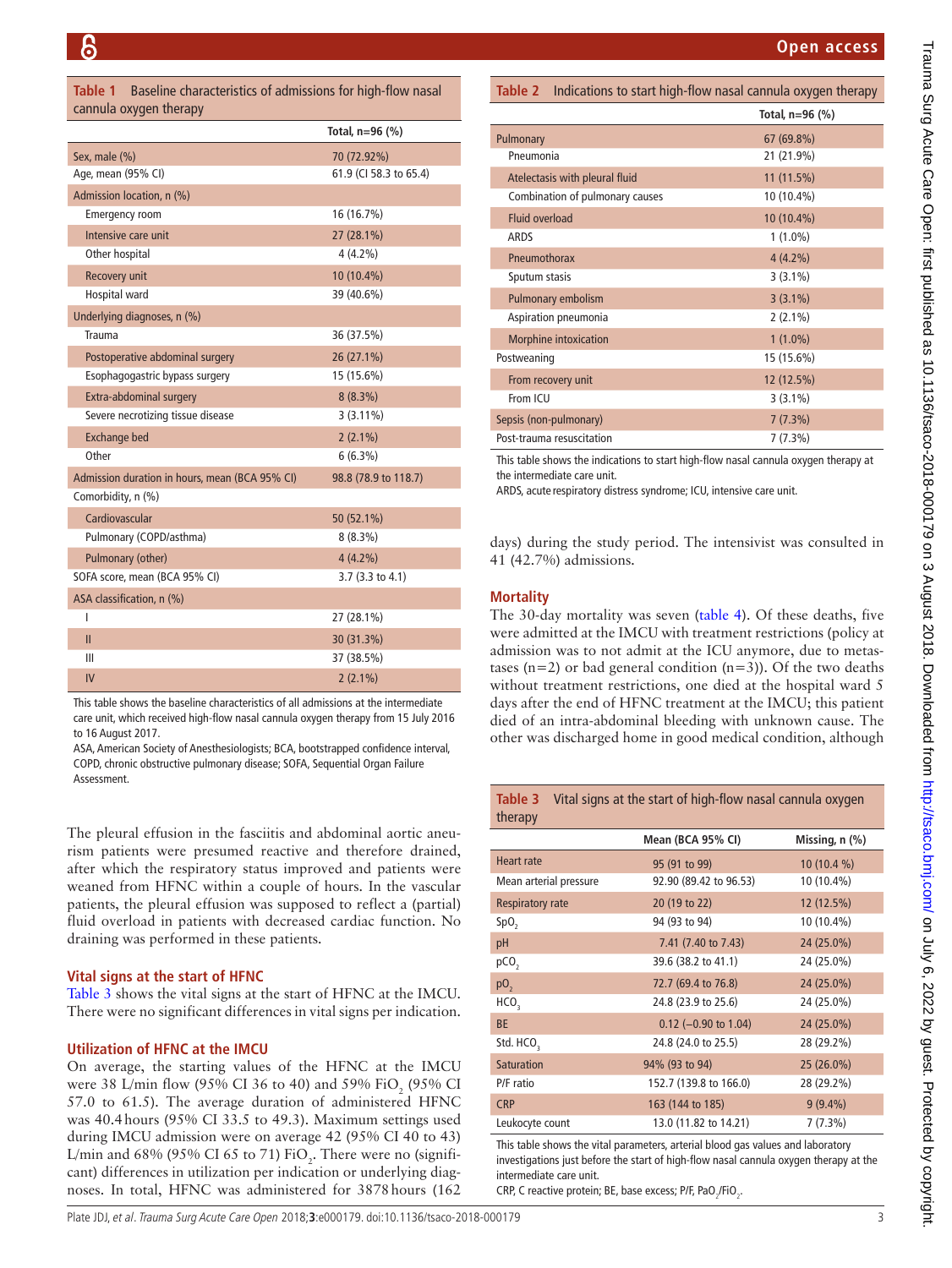<span id="page-3-0"></span>**Table 4** Outcome of high-flow nasal cannula therapy at the intermediate care unit

|                                      | Total, n=96 |
|--------------------------------------|-------------|
| 30-day mortality                     | 7(7.3%)     |
| Treatment restrictions*              | $5(5.2\%)$  |
| No treatment restrictions            | $2(2.1\%)$  |
| Transfer to the ICU, total           | 24 (25.0%)  |
| Via operation room                   | $6(6.3\%)$  |
| Directly, for                        | 18 (18.8%)  |
| Intubation                           | 12 (12.5%)  |
| <b>NIV</b>                           | $5(5.2\%)$  |
| Continuation high-flow oxygen (+RRT) | $1(1.0\%)$  |

This table shows the mortality and transfer to the ICU rate in the studied population. It shows the 30-day mortality as well as transfer to the ICU rate and indications for this ICU transfer.

\*Oncologic (metastatic) patients or admissions for maximal supportive care at the IMCU (a no-ICU policy at admission).

ICU, intensive care unit; IMCU, intermediate care unit; NIV, non-invasive ventilation; RRT, renal replacement therapy.

with the wish for euthanasia. The eventual cause of death was unknown.

#### **Transfer to the ICU**

A total of 18 (18.8%) admissions were transferred to the ICU. The reason for ICU transfer was a low P/F ratio (mean 75.3 (95% CI 67.19 to 83.15), all below 100) in 12 admissions, hypercapnia in 3 admissions, shock in 1, intolerance for HFNC in 1, renal replacement therapy in 1 and clinical manifestations of respiratory muscle failure in 1 admission. Mean time from start HFNC to ICU transfer was 38.32hours (95% CI 26.05 to 54.89).

Of these 18 ICU transfers, 12 (66.7%) received invasive mechanical ventilation, 5 received non-invasive mechanical ventilation and 1 was transferred for renal replacement therapy while continuing HFNC. The 30-day mortality of ICU transfers was 0.

In total, of the IMCU population that received HFNC, 12.5% required invasive mechanical ventilation. Of the patients which were transferred to the ICU for invasive mechanical ventilation, 12 (70.6%) were immediately transferred after initial intensivist consultation, while 5 were transferred after potential delay between ICU consultation and transfer.

The studied variables at admission, distinguished by those in who HFNC was successfully (transferred to ward or operating room) or unsuccessfully (transferred to ICU) administered are shown in [table](#page-4-0) 5. Of all the unsuccessful cases, 10 (55.6%) were initially admitted from the hospital ward, 4 from the emergency room, 3 from the ICU and 1 from the postanesthesia care unit.

Unsuccessful admissions were nearly always (n=16, 88.9%) admissions which received HFNC for pulmonary indications. Per pulmonary indication to start HFNC, five admissions (38.6%) with atelectasis and pleural fluid, six admissions with pneumonia and three with a combined pulmonary problem were transferred to the ICU. This did not occur in postweaning or sepsis (due to non-pulmonary indications) admissions. Of the post-trauma resuscitation admissions, three admissions (all with pulmonary contusion) were transferred to the ICU.

## **Discussion**

This study is the first to report to what extent and for which patients HFNC can safely be applied at the IMCU. The observed 30-day mortality was seven (7.3%). However, these included five admissions with treatment restrictions at admission, while the other deaths were not related to the HFNC treatment. Transfers to the ICU (18.8%) occurred mainly in case HFNC was initiated for pulmonary indications or for post-traumatic pulmonary contusion. Patients with atelectasis with pleural fluid, pulmonary contusion or pneumonia are at highest risk for ICU transfer. Transferred patients (94.5%) received (non)-invasive mechanical ventilation at the ICU, most commonly due to low P/F ratio (<100) under maximum HFNC settings.

These findings indicate that the range of supportive respiratory care at IMCUs may safely be expanded with HFNC, provided there is sufficient knowledge and adequate triage. Since these patients were otherwise cared for on the ICU, this could save costly—ICU capacity for the more severe patients (in the present study >160ICU days). However, the possibility of HFNC at the IMCU could also have decreased the threshold for its administration. Although this perhaps means that not every HFNC patient at the IMCU would have been admitted at the ICU, it may still be preferable to the oxygen mask, as this is reported to significantly decrease the in-hospital mortality and need of mechanical ventilation as compared with conventional oxygen therapy[.5 6](#page-5-3) On the other hand, the low mean observed P/F ratio of 152 (95% CI 139.8 to 166.0) indicates that most patients are at the more severe end of the spectrum of lung function limitation before the start of HFNC,<sup>14</sup> contradicting a decreased threshold for the start of HFNC.

This study also provides a few tools for the physician to recognize those patients at risk for ICU transfer and mechanical ventilation, namely those patients with atelectasis with pleural fluid and pneumonia. For those patients, timely consultation of an intensivist should be considered. However, to truly adequately recognize patients at risk for ICU transfer, future research should focus on multivariable prediction of this outcome.

Earlier observational research toward the safety of administration of HFNC has been performed at the ICU. One study (n=38) showed that—in patients with a mean PF ratio of 102 (SD of 23)—the ICU mortality was 7.9% with an invasive mechanical ventilation rate of 23.7%.<sup>15</sup> In another, randomised controlled trial (n=106) in HFNC patients with an  $PaO_2/FiO_2$  of 157 (SD of 89), the ICU mortality was 11% and 90-day mortality was 12%. The observed invasive mechanical ventilation rate was  $38\%$ .<sup>5</sup> This present study is in line with these previous ICU reports in the context of a similar 30-day mortality. Although as discussed before—our IMCU included patients with restrictions to treatment (especially restrictions in ICU admission). On the other hand, our case-mix was likely different from that of the ICU in that the IMCU admitted mainly single organ failure patients, as indicated by the relatively low SOFA score of 3.7 (95% CI 3.3 to 4.1). This underlines the importance of adequate triage.

Furthermore, since deteriorating HFNC patients frequently require mechanical ventilation, it is a necessity to have (rapid) backup from an adequately functioning ICU. Especially since HFNC in a stand-alone IMCU potentially delays ICU transfer, with subsequent acute need for mechanical ventilation and delay in deposition.

This study did not assess the safety of HFNC administration by comparing its use at the IMCU versus the ICU setting. However, we believe that the absence of any HFNC-related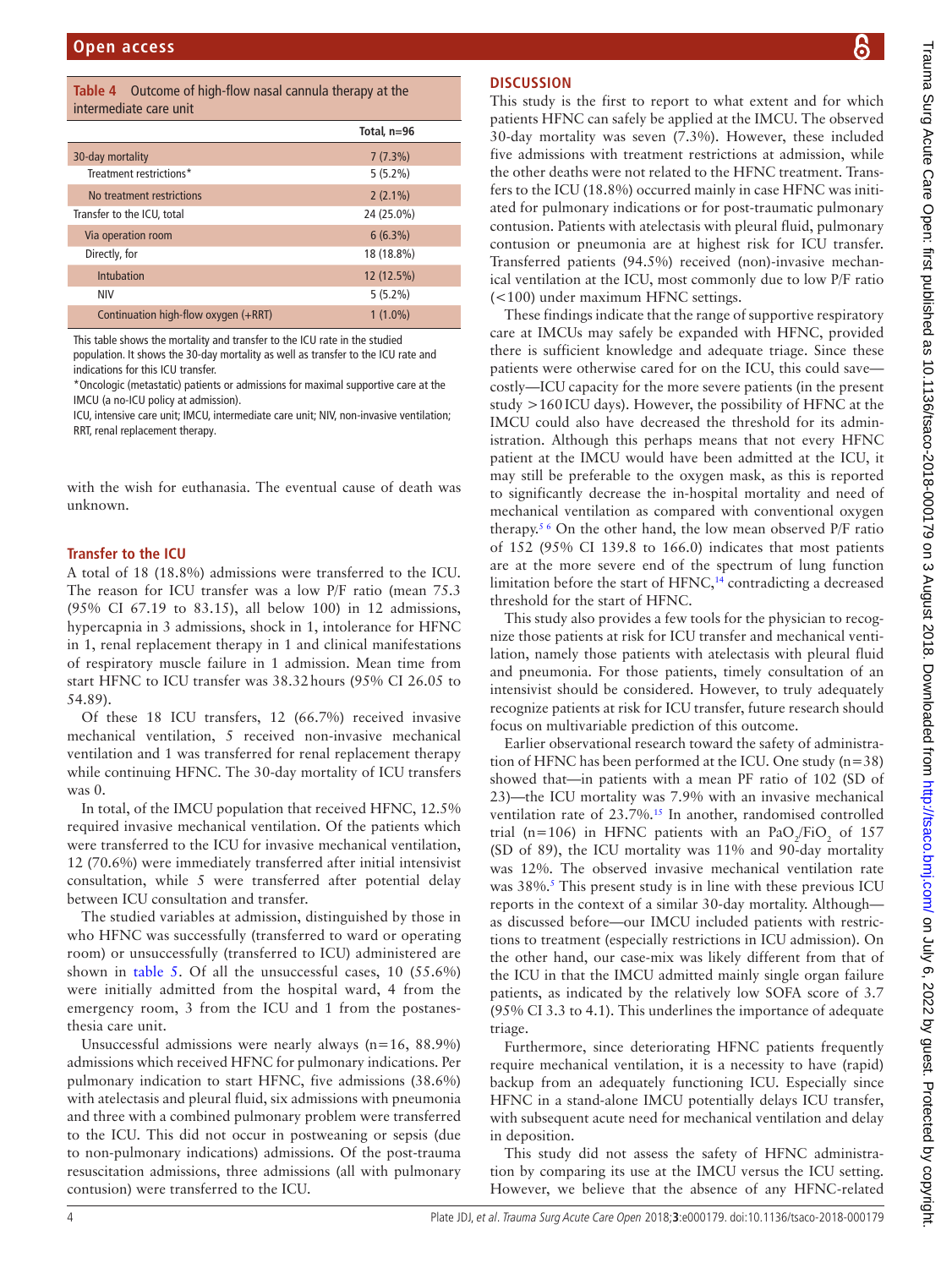<span id="page-4-0"></span>

| Successful administration of high-flow oxygen therapy at the intermediate care unit.<br>Table 5 |                                     |                |                                   |                |  |  |  |
|-------------------------------------------------------------------------------------------------|-------------------------------------|----------------|-----------------------------------|----------------|--|--|--|
|                                                                                                 | Successful<br>(transfer to OR/ward) |                | Unsuccessful<br>(transfer to ICU) |                |  |  |  |
|                                                                                                 | 76 (79.2%)                          |                | 18 (18.8%)                        |                |  |  |  |
| Total*                                                                                          | n (%)                               | Missing, n (%) | n(%)                              | Missing, n (%) |  |  |  |
| Indication to start high-flow oxygen therapy                                                    |                                     | $0(0\%)$       |                                   | $0(0\%)$       |  |  |  |
| Pulmonary                                                                                       | 49 (64.5%)                          |                | 16 (88.9%)                        |                |  |  |  |
| Postweaning (from ICU or OR)                                                                    | 15 (19.7%)                          |                | $0(0.0\%)$                        |                |  |  |  |
| Sepsis (no focus in lungs)                                                                      | $7(9.2\%)$                          |                | $0(0.0\%)$                        |                |  |  |  |
| Post-trauma                                                                                     | $5(6.6\%)$                          |                | $2(11.1\%)$                       |                |  |  |  |
| Underlying diagnosis of admission                                                               |                                     | $0(0\%)$       |                                   | $0(0\%)$       |  |  |  |
| <b>Trauma</b>                                                                                   | 25 (32.89%)                         |                | 10 (55.56%)                       |                |  |  |  |
| Postoperative abdominal surgery                                                                 | 22 (28.95%)                         |                | 4 (22.22%)                        |                |  |  |  |
| <b>Esophagectomy surgery</b>                                                                    | 14 (18.42%)                         |                | 1(5.56%)                          |                |  |  |  |
| Extra-abdominal surgery                                                                         | 7 (9.21%)                           |                | $0(0.0\%)$                        |                |  |  |  |
| Other                                                                                           | 4(5.26%)                            |                | $2(11.11\%)$                      |                |  |  |  |
| Severe necrotizing soft tissue disease                                                          | 2(2.63%)                            |                | $1(5.56\%)$                       |                |  |  |  |
| <b>Exchange bed</b>                                                                             | 2(2.63%)                            |                | $0(0.0\%)$                        |                |  |  |  |
| Vital parameters                                                                                |                                     | 10 (13.2%)     |                                   | $0(0\%)$       |  |  |  |
| <b>Heart rate</b>                                                                               | 94.14 (90.06, 98.71)                |                | 99.28 (89.33, 112.78)             |                |  |  |  |
| Mean arterial pressure                                                                          | 93.86 (89.74, 98.07)                |                | 91.06 (84.07, 98.11)              |                |  |  |  |
| <b>Respiratory rate</b>                                                                         | 19.83 (18.08, 21.86)                |                | 20.67 (18.50, 23.17)              |                |  |  |  |
| SpO <sub>2</sub>                                                                                | 93.64 (93.03, 94.27)                |                | 93.17 (92.11, 94.33)              |                |  |  |  |
| Arterial blood gas                                                                              |                                     | 23 (30.3%)     |                                   | $1(5.6\%)$     |  |  |  |
| pH                                                                                              | 7.42 (7.40, 7.43)                   |                | 7.40 (7.37, 7.42)                 |                |  |  |  |
| pCO <sub>2</sub>                                                                                | 39.40 (37.74, 41.30)                |                | 40.06 (37.83, 43.00)              |                |  |  |  |
| pO <sub>2</sub>                                                                                 | 73.75 (70.00, 78.44)                |                | 69.29 (63.25, 82.56)              |                |  |  |  |
| HCO <sub>3</sub>                                                                                | 24.93 (23.91, 25.87)                |                | 24.22 (22.43, 25.71)              |                |  |  |  |
| BE                                                                                              | $0.42$ (-0.80, 1.52)                |                | $-0.77$ ( $-2.98$ , 0.93)         |                |  |  |  |
| Std. HCO <sub>3</sub>                                                                           | 24.97 (23.97, 25.86)                |                | 24.29 (22.58, 25.51)              |                |  |  |  |
| Saturation                                                                                      | 0.94(0.93, 0.95)                    |                | 0.93(0.92, 0.94)                  |                |  |  |  |
| Laboratory investigations                                                                       |                                     |                |                                   |                |  |  |  |
| <b>CRP</b>                                                                                      | 152.44 (130.45, 176.97)             | 8 (10.5%)      | 202.59 (164.27, 246.94)           | $1(5.6\%)$     |  |  |  |
| Leukocyte count                                                                                 | 12.90 (11.60, 14.47)                | $7(9.2\%)$     | 12.90 (10.22, 15.35)              | $0(0\%)$       |  |  |  |

This table shows the indication to start high-flow nasal cannula oxygen therapy, underlying diagnoses, vital parameters and arterial blood gas measures for both patients for whom high-flow nasal cannula oxygen therapy was successfully and unsuccessfully administered.

Percentages are shown per column and CIs are 95% bias-corrected and accelerated CIs.

\*The total does not add up to 100%, since there were two deaths at the IMCU, which were excluded from these analyses.

CRP, C reactive protein; IMCU, intermediate care unit; OR, operating room.

(30-day) mortality in these 96 patients indicates that administration of HFNC in this setting may be safe for non-hypercapnic hypoxia patients.

Since our low numbers of events hampered a valid—multivariable—identification of HFNC patients at risk for ICU transfer (and mechanical ventilation), this should also be the focus of further research. With the added knowledge that IMCU may be a safe setting to administer HFNC, an important first step can be taken in the process of acquiring this knowledge. Furthermore, in-depth analysis for specific subgroups of patients (eg, thoracic trauma or acute pancreatitis) was not possible due to the heterogeneous population of included patients, which reflects common practice at our IMCU.

#### **Conclusions**

The application of HFNC at a stand-alone surgical mixed IMCU may be safe and expands the range of respiratory support possibilities, reducing the need for ICU admissions. Pulmonary

indications to start HFNC (especially atelectasis with pleural fluid and pneumonia) increase the risk of ICU transfer and mechanical ventilation. Further research is needed to identify risk factors for this ICU transfer.

**Contributors** JDJP made substantial contributions to design, data collection, data analysis and the interpretation. He was the main author involved in drafting and finalizing the manuscript. LPHL was involved in the design and critically revised the manuscript. He has given final approval of this manuscript to be published. MP made substantial contributions to conception and design and critically revised the manuscript. He has given final approval of the version to be published. JM has critically revised the manuscript. He has given final approval of the version to be published. FH contributed to the design and actively participated in data collection, analysis and its interpretation. He was involved in drafting the manuscript and revising it critically.

**Funding** The authors have not declared a specific grant for this research from any funding agency in the public, commercial or not-for-profit sectors.

**Competing interests** None declared.

**Patient consent** Not required.